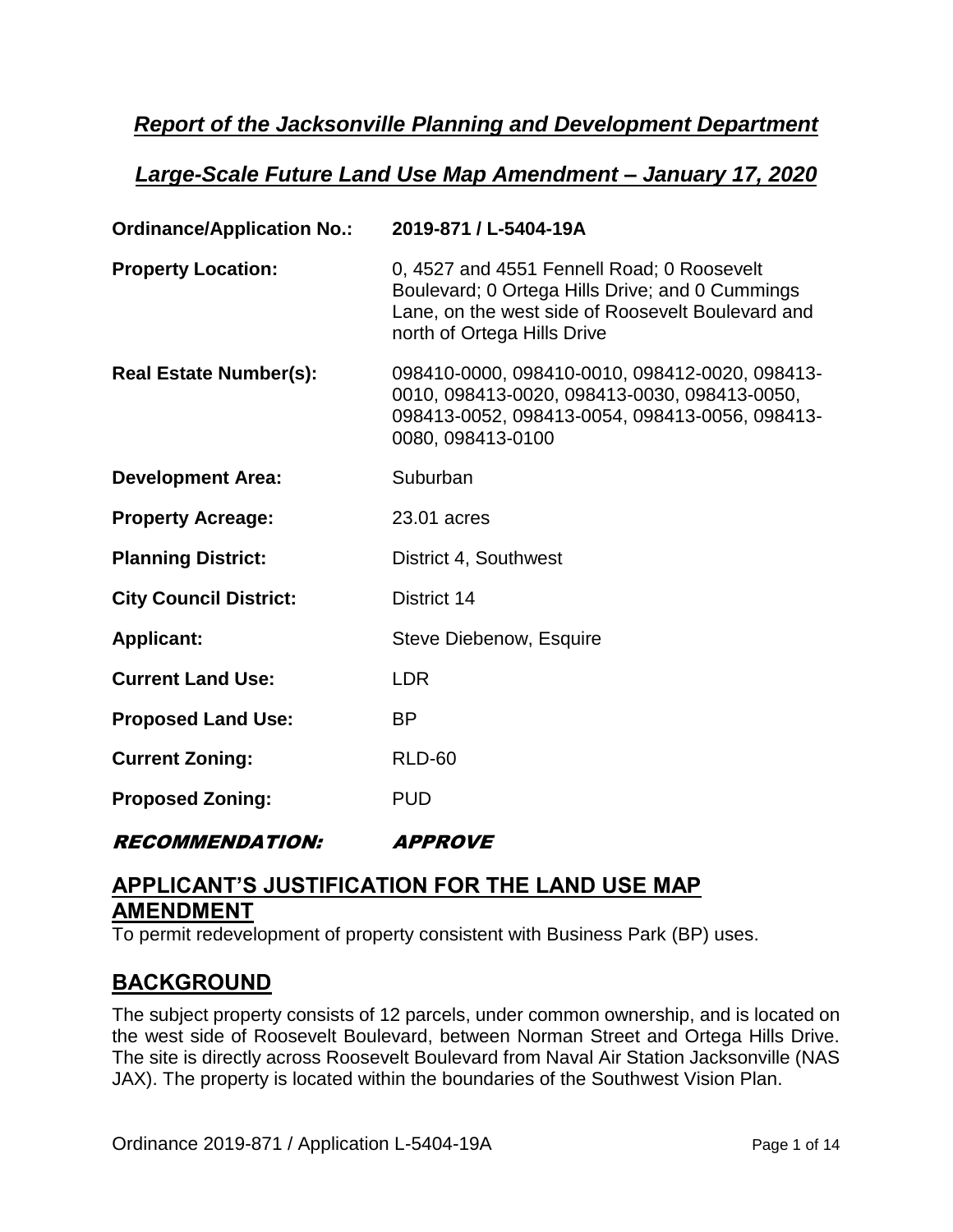The subject site is currently designated as Low Density Residential (LDR) land use and Residential Low Density-60 (RLD-60) zoning. The applicant is proposing an amendment to the Future Land Use Map series (FLUMs) of the Future Land Use Element (FLUE) of the 2030 Comprehensive Plan from LDR to Business Park (BP) with a companion Planned Unit Development (PUD) rezoning. The rezoning application is not required for the transmittal round of legislation and will be processed during the adoption round of this large-scale future land use map amendment.

The subject site is mostly undeveloped with one or two single-family residences on site and a JEA easement running diagonal across the property from west to east. Properties abutting the site to the north and northwest are designated as BP and have uses such as building trades contractors, financial institutions, and wholesale retail services. The CSXowned railroad track runs north-south in between the subject site's eastern boundary and Roosevelt Boulevard. Single-family and multi-family residential uses are adjacent to the south of the subject property.

Currently the only access to the subject site is from the south via Cummings Lane, which is a private unpaved roadway off Ortega Hills Drive. There is no access to the site from Roosevelt Boulevard as the railroad track acts as a barrier. Access to the subject site may be possible from the BP uses to the north via a stub-out from Golden Wings Road, a Citymaintained roadway.

### **The adjacent land use categories, zoning districts and property uses are as follows:**

*North:* Land Use: LDR and BP

Zoning: RLD-60 and Industrial Business Park (IBP) Property Use: Vacant, building trades contractors and wholesale retail

- *South:* Land Use: LDR and MDR Zoning: RLD-60 and Residential Medium Density-D (RMD-D) Property Use: single-family and multi-family
- *East:* Land Use: Public Buildings and Facilities (PBF) Zoning: Public Buildings and Facilities-1 (PBF-1) Property Use: CSX Railroad; Roosevelt Boulevard; NAS JAX
- *West:* Land Use: LDR and BP Zoning: RLD-60 and IBP Property Use: vacant; undeveloped; building trades contractor

# **IMPACT ASSESSMENT**

Potential impacts of a proposed land use map amendment have been analyzed by comparing the Development Impact Standards for the subject site's existing vs. proposed

Ordinance 2019-871 / Application L-5404-19A Page 2 of 14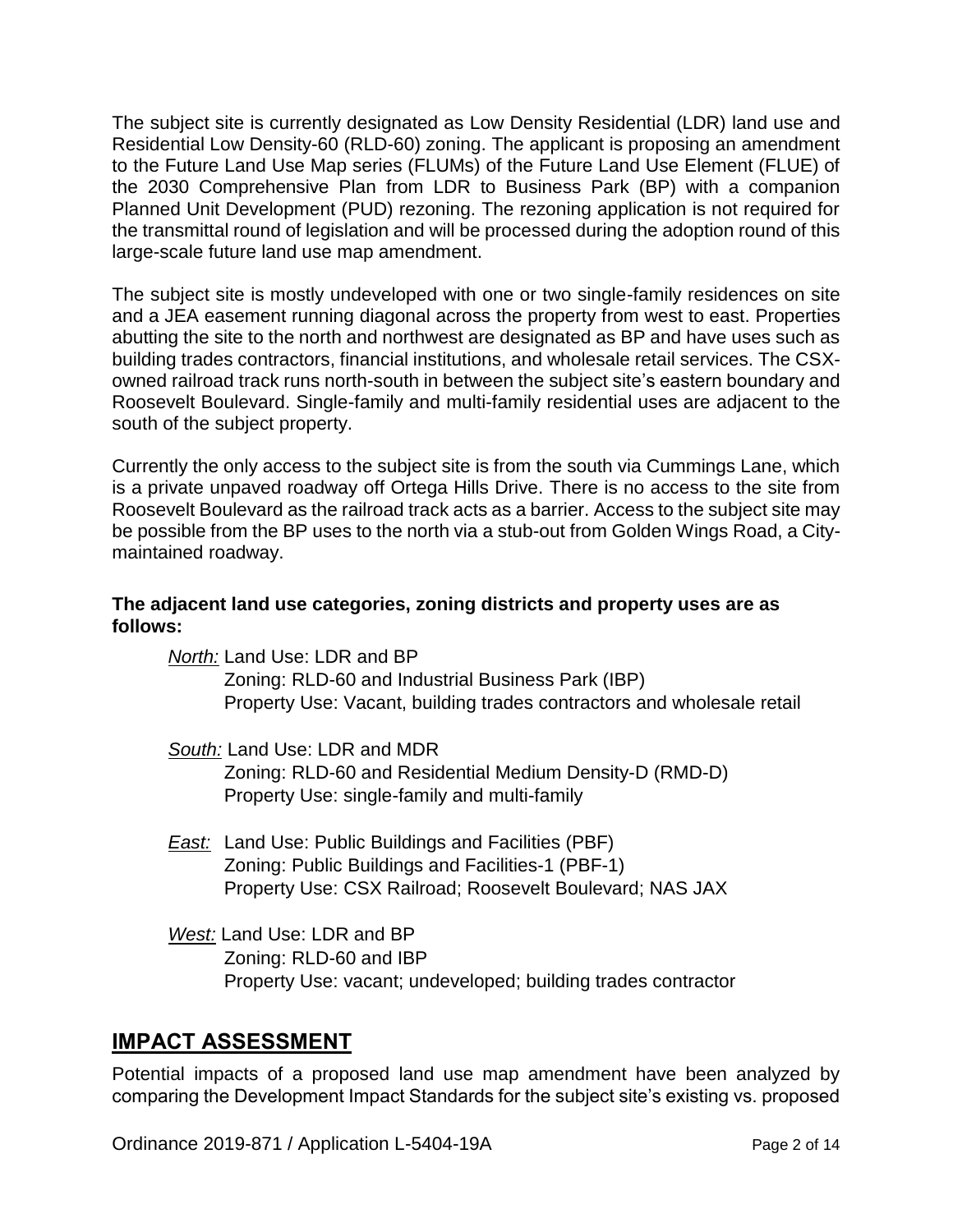land use categories unless maximum density/intensity is noted on the Annotated FLUM or is in a site specific policy. Development Impact Standards are detailed in FLUE Policy 1.2.16, *Development Standards for Impact Assessment*. These standards produce development potentials as shown in this section.

| Development Boundary<br>Suburban Area                |                                                         |                          |  |
|------------------------------------------------------|---------------------------------------------------------|--------------------------|--|
| Roadway Frontage Classification / State Road         | Roosevelt Boulevard                                     |                          |  |
| Plans and/or Studies                                 | Southwest Vision Plan                                   |                          |  |
| <b>Site Utilization</b>                              | Current:                                                | Proposed:                |  |
|                                                      | Vacant and single-family                                | Commercial uses          |  |
| Land Use / Zoning                                    | <b>Current: LDR</b>                                     | Proposed: BP             |  |
| Development Standards for Impact Assessment          | Current:                                                | Proposed:                |  |
|                                                      | 5 dwelling units per acre                               | 0.35 Floor Area Ratio    |  |
| Development Potential                                | Current:                                                | Proposed:                |  |
|                                                      | 115 dwelling units                                      | 350,810 sq. ft.          |  |
| Net Increase/Decrease in Maximum Density             | Decrease of 115 dwelling units                          |                          |  |
| Net Increase/Decrease in Potential Floor Area        | Increase of 350,810 sq. ft.                             |                          |  |
| <b>Population Potential</b>                          | Current: 305 people                                     | Proposed: Not applicable |  |
| <b>Special Designation Areas</b>                     |                                                         |                          |  |
| <b>Aquatic Preserve</b>                              | <b>No</b>                                               |                          |  |
| Septic Tank Failure Area                             | No                                                      |                          |  |
| <b>Airport Environment Zone</b>                      | 50 feet height restriction zone for NAS JAX; 60 DNL     |                          |  |
|                                                      | noise contour; military notice zone                     |                          |  |
| Industrial Preservation Area                         | No                                                      |                          |  |
| <b>Cultural Resources</b>                            | No                                                      |                          |  |
| Archaeological Sensitivity                           | Low and High                                            |                          |  |
| <b>Historic District</b>                             | <b>No</b>                                               |                          |  |
| Coastal High Hazard/Adaptation Action Area           | <b>No</b>                                               |                          |  |
| Groundwater Aquifer Recharge Area                    | No                                                      |                          |  |
| <b>Wellhead Protection Zone</b>                      | $\overline{N}$                                          |                          |  |
| <b>Boat Facility Siting Zone</b>                     | No                                                      |                          |  |
| <b>Brownfield</b>                                    | No                                                      |                          |  |
| <b>Public Facilities</b>                             |                                                         |                          |  |
| Potential Roadway Impact                             | 3,278 net new daily vehicular trips                     |                          |  |
| <b>Water Provider</b>                                | <b>JEA</b>                                              |                          |  |
| Potential Water Impact                               | Decrease of 5,971.8 gallons per day                     |                          |  |
| Sewer Provider                                       | <b>JEA</b>                                              |                          |  |
| <b>Potential Sewer Impact</b>                        | Decrease of 4,478.8 gallons per day                     |                          |  |
| Potential Solid Waste Impact                         | Increase of 262.3 tons per year                         |                          |  |
| Drainage Basin/Sub-basin                             | Ortega River / Unnamed Branch (stream)                  |                          |  |
| <b>Recreation and Parks</b>                          | Ortega Hills Park and Tillie K. Fowler Regional Park    |                          |  |
| <b>Mass Transit Access</b>                           | Route 80                                                |                          |  |
| <b>Natural Features</b>                              |                                                         |                          |  |
| Elevations                                           | 9 - 18 feet                                             |                          |  |
| <b>Land Cover</b>                                    | 4340 (upland mixed coniferous/hardwood); 8320           |                          |  |
|                                                      | (electrical power transmission lines); 3100 (herbaceous |                          |  |
|                                                      | upland nonforested); 1100 (residential, low density -   |                          |  |
|                                                      | less than 2 dwelling units per acre)                    |                          |  |
| Soils                                                | 63 - Sapelo fine sand, 0-2% slopes; and 2 - Albany      |                          |  |
|                                                      | fine sand, 0-5% slopes                                  |                          |  |
| Flood Zones                                          | No                                                      |                          |  |
| Wetlands                                             | 6300 - wetland forest mixed (1.27 acres)                |                          |  |
| Wildlife (applicable to sites greater than 50 acres) | Not applicable                                          |                          |  |

**Land Use Amendment Impact Assessment - Application Number L-5404-19A Development Analysis**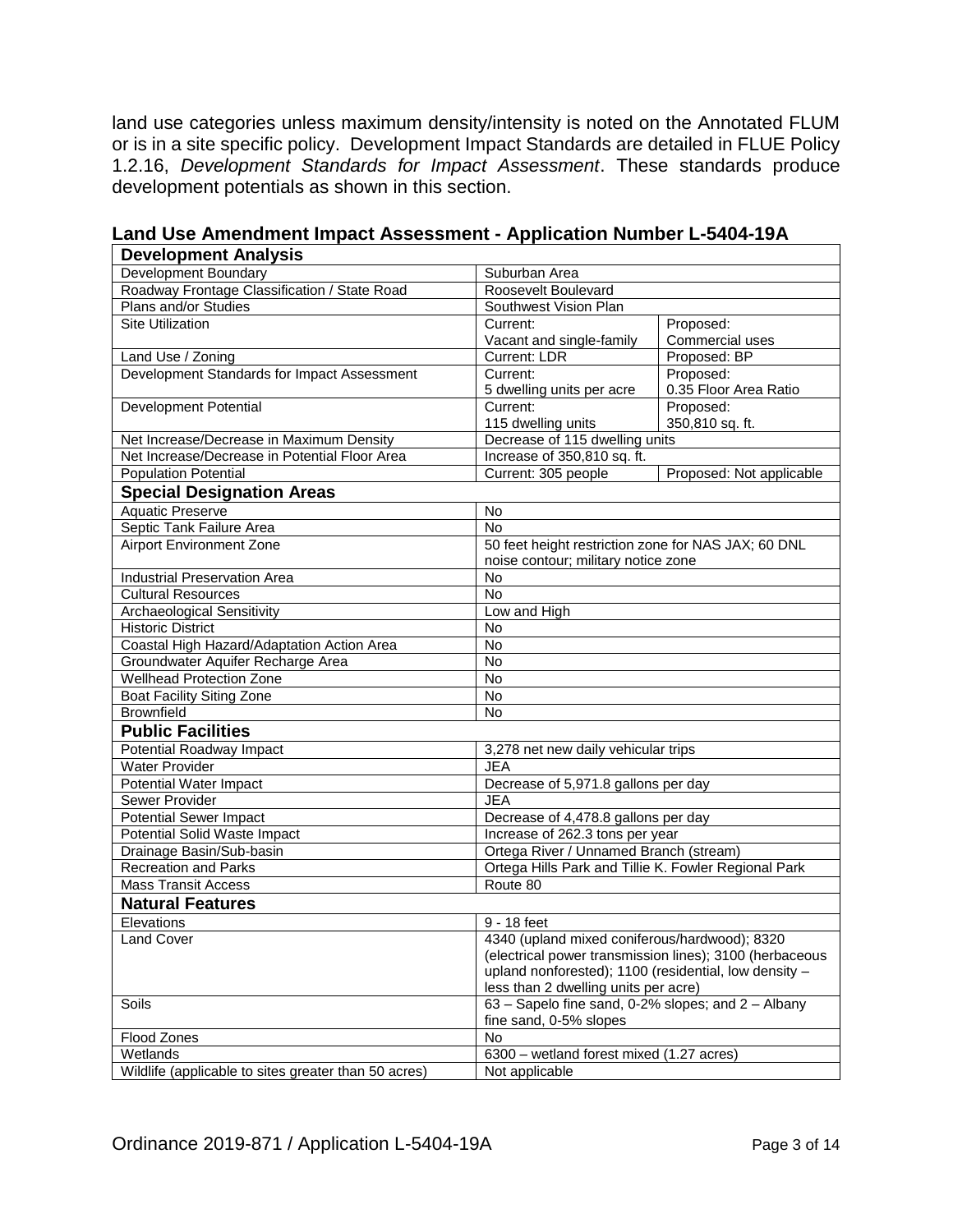#### **Utility Capacity**

The calculations to determine the water and sewer flows contained in this report and/or this spreadsheet have been established by the City of Jacksonville Planning and Development Department and have been adopted by JEA solely for the purpose of preparing this report and/or this spreadsheet. The method of calculating water and sewer flows in order to properly size infrastructure shall continue to be based on JEA's Water, Sewer and Reuse for New Development Projects document (latest edition). A JEA letter of service availability will be provided during the adoption round of this proposed amendment.

#### **Transportation**

The Planning and Development Department completed a transportation analysis (memo on file) and determined that the proposed amendment has the potential to result in an increase of 3,278 net new daily vehicular trips. This analysis is based upon the comparison of what potentially could be built on that site (as detailed in FLUE Policy 1.2.16 Development Standards for Impact Assessment) versus the maximum development potential. Trips generated by the new development will be processed through the Concurrency and Mobility Management System Office.

#### Transportation Element

Policy 1.2.1 The City shall use the Institute of Transportation Engineers *Trip Generation Manual*, latest edition, to determine the number of trips to be produced or attracted to a particular land use when assessing a traffic impact.

#### Capital Improvements Element

Policy 1.6.1 Upon adoption of the Mobility Plan implementing ordinance, the City shall cease transportation concurrency and use a quantitative formula for purposes of assessing a landowner's mobility fee for transportation impacts generated from a proposed development, where the landowner's mobility fee shall equal the cost per vehicle miles traveled (A); multiplied by the average vehicle miles traveled per Development Area (B); multiplied by the daily trips (C); subtracted by any trip reduction adjustments assessed to the development.

#### Supplemental Transportation Information

**Objective 2.4** of the Transportation Element (TE) of the 2030 Comprehensive Plan requires that the City shall coordinate the mobility circulation system with the future land uses shown on the Future Land Use Map series in order to ensure that roads, road improvements and other mobility alternative improvements are provided as necessary to support development in an economically efficient and environmentally sound manner.

**Policy 2.4.2** of the TE of the 2030 Comprehensive Plan requires that the City shall amend the adopted Comprehensive Plan to incorporate the data and analysis generated by a periodic regional transportation model and study and facilitate the implementation of the study recommendations.

Ordinance 2019-871 / Application L-5404-19A Page 4 of 14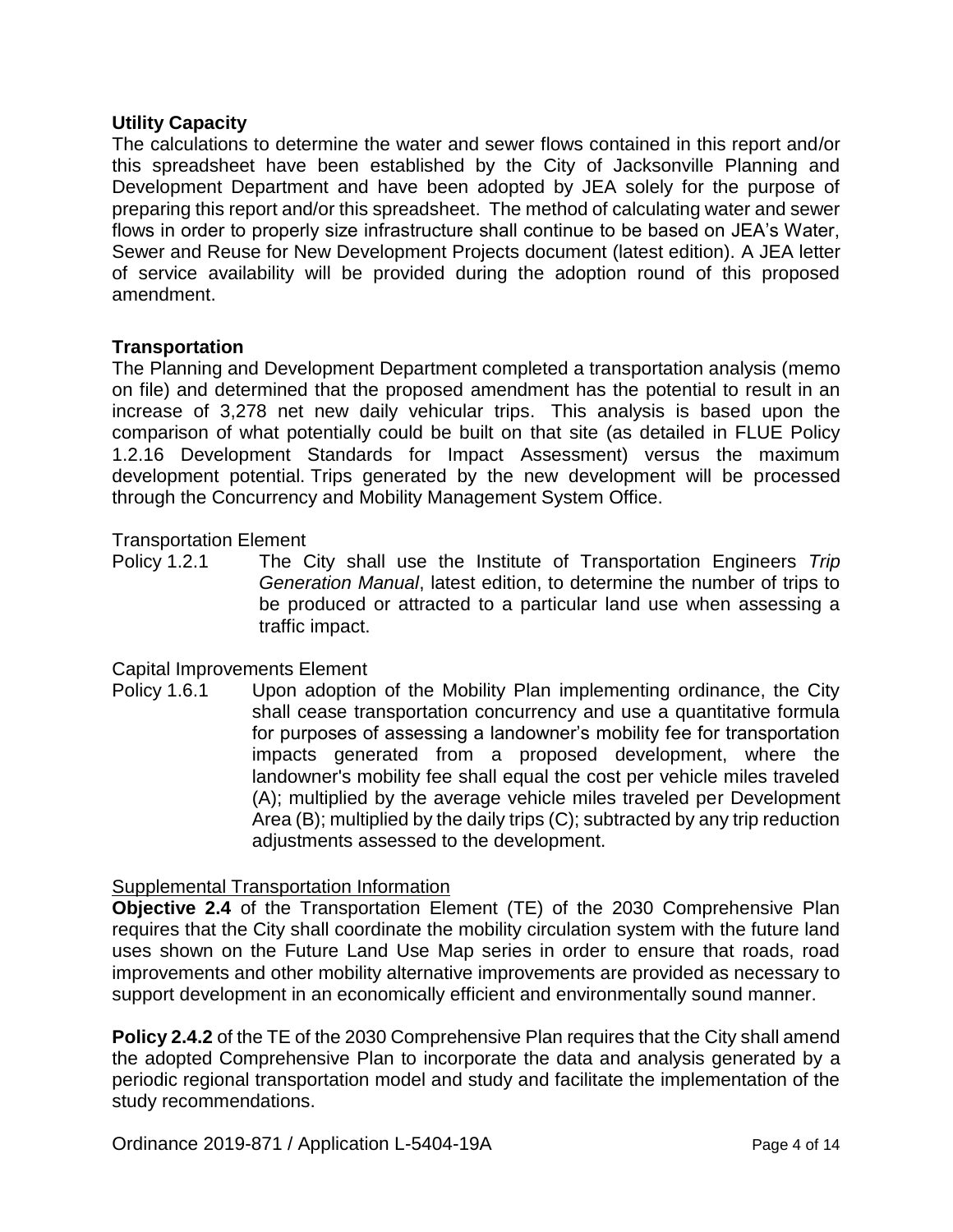These two Comprehensive Plan policies ensure that the transportation impact related to land use amendments are captured in the Long Range Transportation Plan (LRTP) that is conducted every 5 years. This analysis includes the cumulative effect of all land use amendments that were approved within this time period. This plan identifies the future transportation needs and is used to create cost feasible roadway needs that can be funded by the City's Mobility Strategy Plan.

Mobility needs vary throughout the city and in order to quantify these needs, the city was divided into 10 Mobility Zones. The Mobility Strategy Plan identifies specific transportation strategies and improvements to address traffic congestion and mobility needs for each mode of transportation. The project site is located in Mobility Zone 7.

Existing available roadway capacity for the vehicle/truck mode for the entire zone was tested based on volume demand to capacity ratio (V/C), where the average daily traffic volumes determined from the most recent City of Jacksonville traffic count data were compared to the *Maximum Service Volumes* (*MSV*) from the current *FDOT Quality/Level of Service Handbook (2012*) for each functionally classified roadway within the zone. A V/C ratio of 1.0 indicates the roadway network is operating at its capacity.

The result of the V/C ratio analysis for the overall Mobility Zone 7 is 0.66.

Based on impact assessment standards, the proposed land use amendment has the development potential of 350,810 square feet of light industrial office park uses and could generate approximately 4,364 net new daily vehicular trips onto the roadway network. The existing land use classification has the development potential of 115 single-family dwelling units and could generate approximately 1,086 net new daily vehicular trips onto the roadway network. As such, the proposed amendment has the potential to result in an increase of 3,278 net new daily vehicular trips. Roosevelt Boulevard (US 17), a 4-lane divided urbanized SIS facility could be significantly impacted by the proposed development. This facility is subject to FDOT review and access management requirements. The Transportation Planning Division recommends that a traffic operational analysis of the adjacent roadway network be conducted by a licensed professional traffic engineer, to determine the impact to the external trips because of the land use change. A methodology meeting with the Florida Department of Transportation and Transportation Planning Division should be held prior to commencement of the study.

### **Archaeological Sensitivity**

According to the Duval County Archaeological Predictive Model, the subject property is located within an area of low and high sensitivity for the presence of archaeological resources. Projects that move forward through the Site Review process may be required to perform a Professional Archaeological Reconnaissance Survey on the portion of the site that is in a high sensitivity area. If archaeological resources are found during future development/redevelopment of the site, Section 654.122 of the Code of Subdivision Regulations should be followed.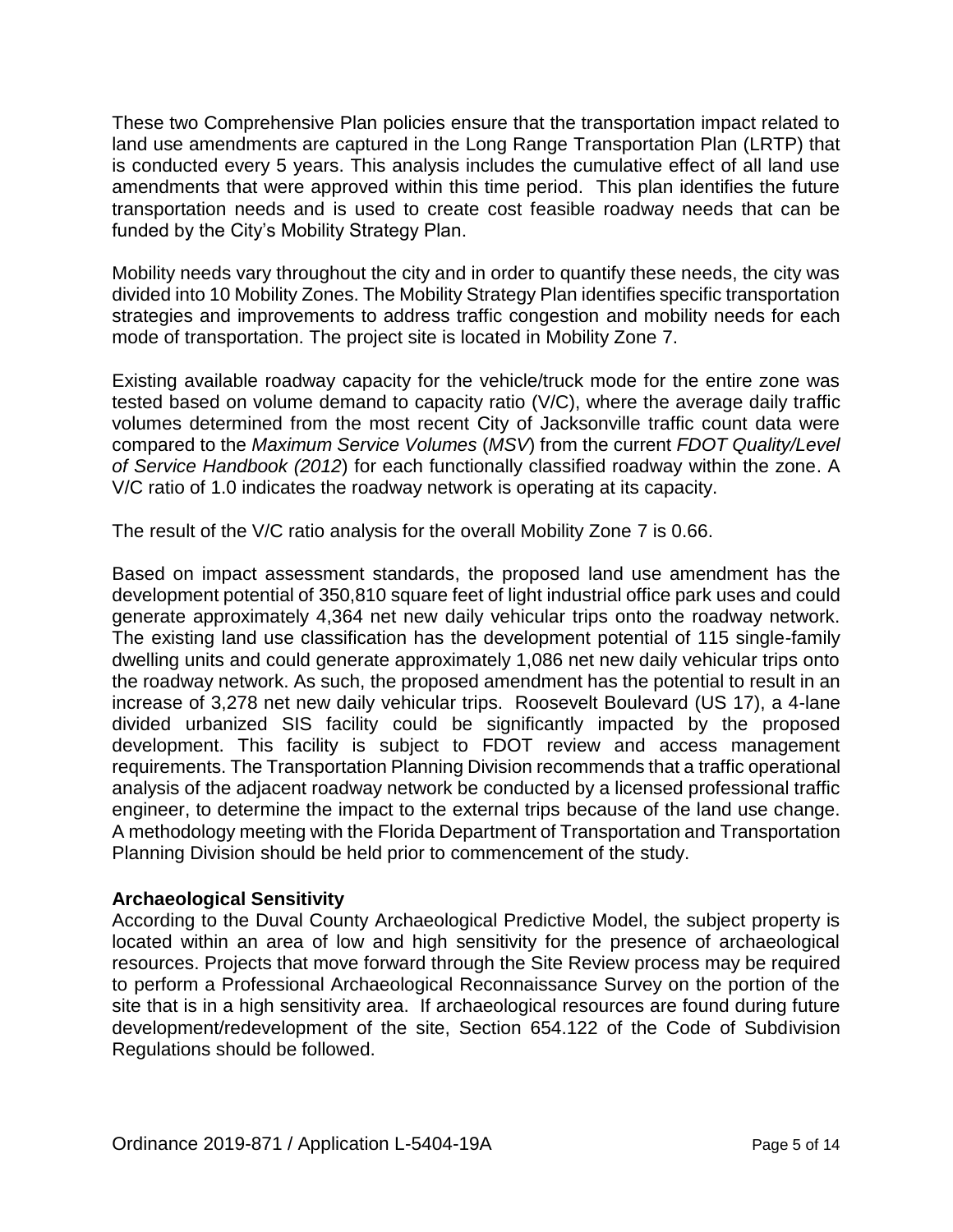#### **Historic Preservation Element**

Policy 1.2.6 The Planning and Development Department shall maintain and update for planning and permitting purposes, a U.S.G.S. series of topographic maps upon which recorded archaeological sites are shown.

#### **Airport Environment**

The site is located within the 50-feet Height and Hazard Zone for the Naval Air Station Jacksonville (NAS JAX). Zoning will limit development to a maximum height of less than 50 feet, unless approved by the Jacksonville Aviation Authority or the Federal Aviation Administration. Uses located within the Height and Hazard Zone must not create or increase the potential for such hazards as electronic interference, light glare, bird strike hazards or other potential hazards to safe navigation of aircraft as required by Section 656.1005.1(d).

#### Future Land Use Element

Objective 2.5 Support and strengthen the role of Jacksonville Aviation Authority (JAA) and the United States Military in the local community, and recognize the unique requirements of the City's other airports (civilian and military) by requiring that all adjacent development be compatible with aviationrelated activities.

Approximately 18 acres of the northern portion of the site is within the 60-64.99 Day-Night Sound Level (DNL) noise contour range. As such, this area is within the Military Influence Zone for NAS JAX. In accordance with Section 656.1010, no person shall sell, transfer, or lease land within a Military Influence Zone, unless the prospective owner, transferee or lessee has been given a disclosure of airport proximity in writing, at the time of contract of sale, transfer, or lease.

#### Future Land Use Element

- Objective 2.5 Support and strengthen the role of Jacksonville Aviation Authority (JAA) and the United States Military in the local community, and recognize the unique requirements of the City's other airports (civilian and military) by requiring that all adjacent development be compatible with aviationrelated activities.
- Policy 2.5.5C Within the 60DNL or higher area as depicted on Map L-22, entertainment assembly uses are only permitted in PUD developments or pursuant to preliminary site development reviews in accordance with Section 656.1003 that were approved prior to March 27, 2007 or those uses meeting the nonconforming uses definition in Section 656.1008 of the City of Jacksonville Zoning Code. All other uses are allowed subject to disclosure requirements.
- Policy 2.5.6 To ensure safety and education of citizens occupying properties that are located near military and civilian airports, the City requires disclosure of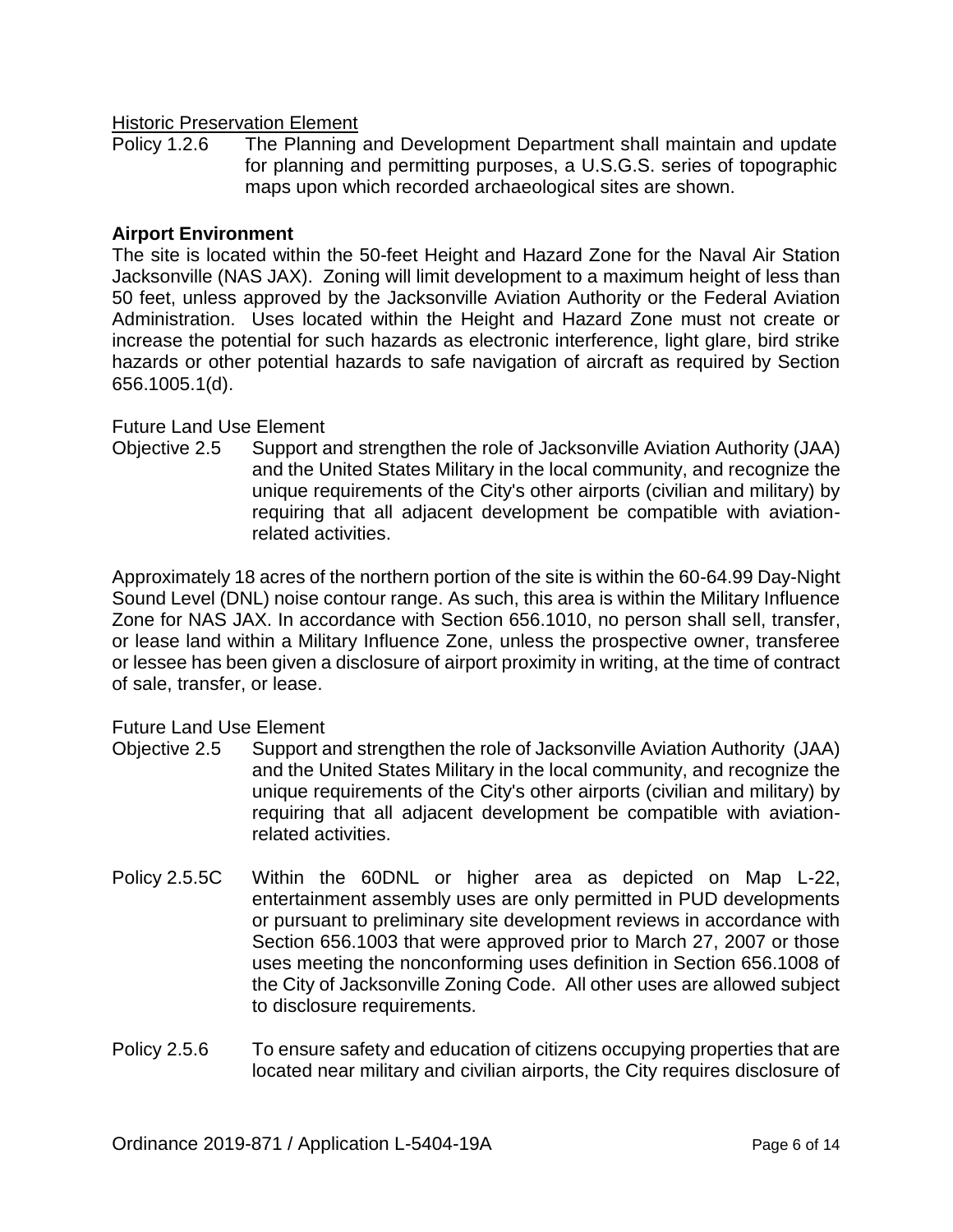airport proximity to prospective owners or lessees in the Military and Civilian Influence Zones depicted on Map L-22.

Due to the subject site's proximity to NAS JAX, the land use application was routed to the U.S. Navy for review and comment. The Navy supports non-residential development of the site, particularly in the northern portion, because of its proximity to the Accident Potential Zone 2 (APZ 2) and the more intense noise contours. In general, the Navy finds that BP is highly compatible with the area and would have less of an impact on the Navy's operations at NAS JAX than the current LDR land use designation.

#### **Wetlands**

Review of City data indicates the potential existence of wetlands on the subject site. Approximately 1.27 acres of Category III wetlands are located in the northeastern corner of the subject site abutting the railroad track. This area of potential wetlands continues north of the subject site onto land that is currently cleared and developed or ready for development. Development of the site may require a permit from the St. Johns River Water Management District and/or mitigation efforts, and will need to be consistent with the following policies from the Conservation / Coastal Management Element (CCME).

#### **Policy 4.1.3**

The following performance standards shall apply to all development, except public utilities and roadways, permitted within Category I, II, and III wetlands:

(a) Encroachment

Encroachment in Category I, II, or III wetlands is the least damaging and no practicable on-site alternative exists; and

(b) No net loss

Development is designed and located in such a manner that there is no net loss to the wetland functions including but not limited to:

- i the habitat of fish, wildlife and threatened or endangered species,
- ii the abundance and diversity of fish, wildlife and threatened or endangered species,

iii the food sources of fish and wildlife including those which are threatened or endangered,

iv the water quality of the wetland, and

v the flood storage and flood conveyance capabilities of the wetland; and

(c) Floodplain protection

Buildings are built at an elevation of sufficient height to meet the designated flood zone standards as set forth by the Federal Emergency Management Agency. The design must be in conformance with Chapter 652 (Floodplain Regulations) of the Ordinance Code; and

(d) Stormwater quality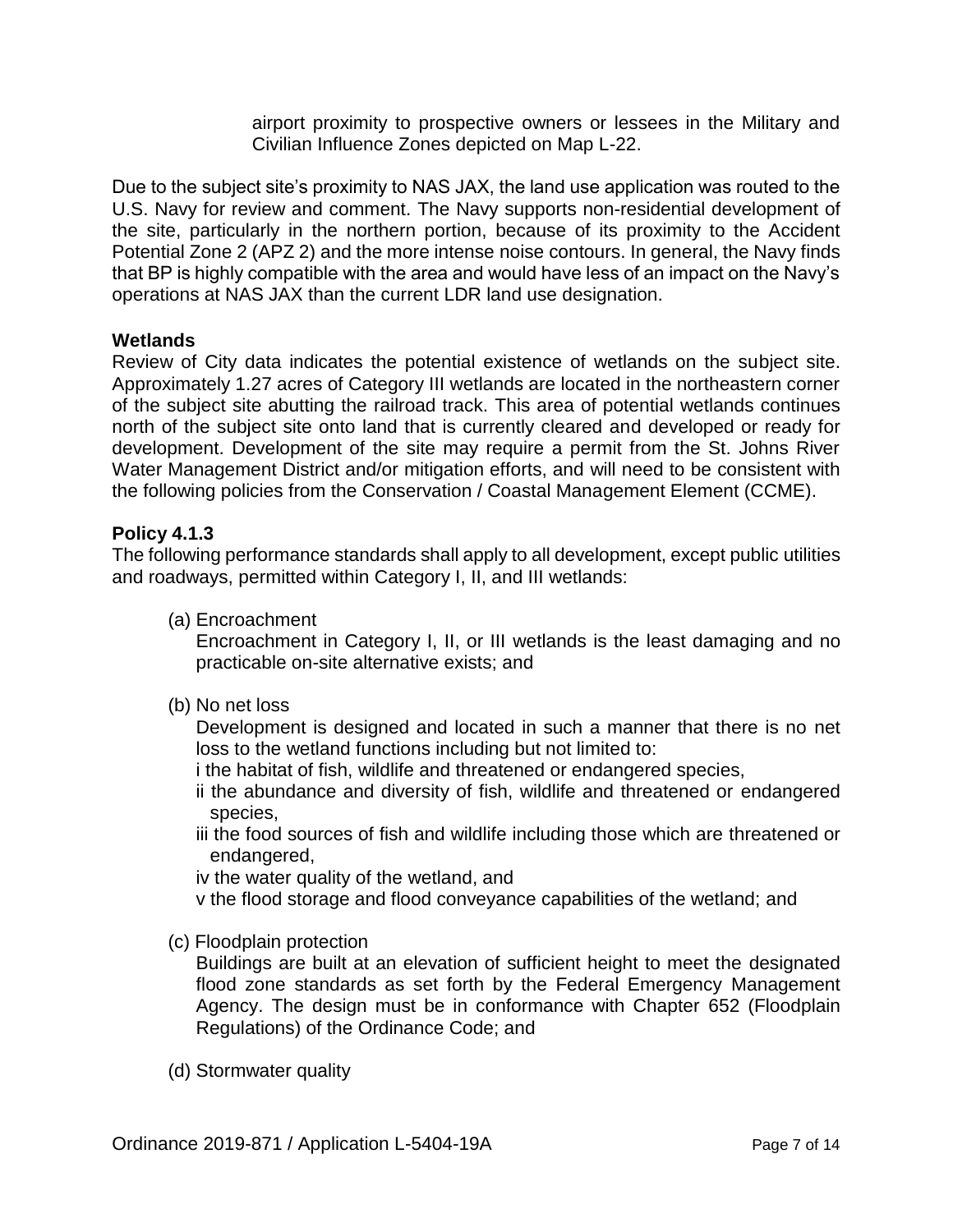In the design and review of developments which will discharge stormwater into the Category I, II, or III wetlands the following performance standards shall be used to protect water quality:

i Issuance of a Management and Storage of Surface Waters permit pursuant to Chapter 40C-4 or 40C-40, F.A.C. or a stormwater permit issued pursuant to Chapter 40C-42, F.A.C., provides assurances necessary for compliance with subsections (i) - (iv) above provided the stormwater management system is constructed in accordance with the permit; and

ii Regular monitoring and maintenance program on an annual basis for the performance of stormwater treatment systems

(e) Septic tanks

Septic tanks, drainfields and/or greywater systems are located outside the Category I, II , or III wetland area and not within 75 feet of the mean high water line of tidal bodies or within 75 feet of any wetland unless the Duval County Health Department grants a variance for a hardship case pursuant to the provisions of Section 381.0065, F.S. Where public utilities are available, development is required to connect to these facilities; and

(f) Hydrology

The design of the fill shall include measures to maintain the wetlands hydrology of the site.

### **Policy 4.1.6**

The permitted uses within Category III wetlands shall be limited to the following land uses and associated standards, provided such use is consistent with the Future Land Use Map series (FLUMs)

- (1) Any use not otherwise listed below, provided all of the basic requirements outlined in Policy 4.1.3 above are met:
	- (a) Silvicultural uses, provided the following standards are met:

Best Management Practices: Silviculture Such activities are conducted in compliance with the provisions of the "Silvicultural Best Management Practices Manual", as may be amended, published by the Florida Division of Forestry, Department of Agriculture and Consumer Services.

(b) Agricultural uses, provided the following standards are met:

Best Management Practices: Agriculture Such activities are to be in compliance with Chapter 40C-44, F.A.C.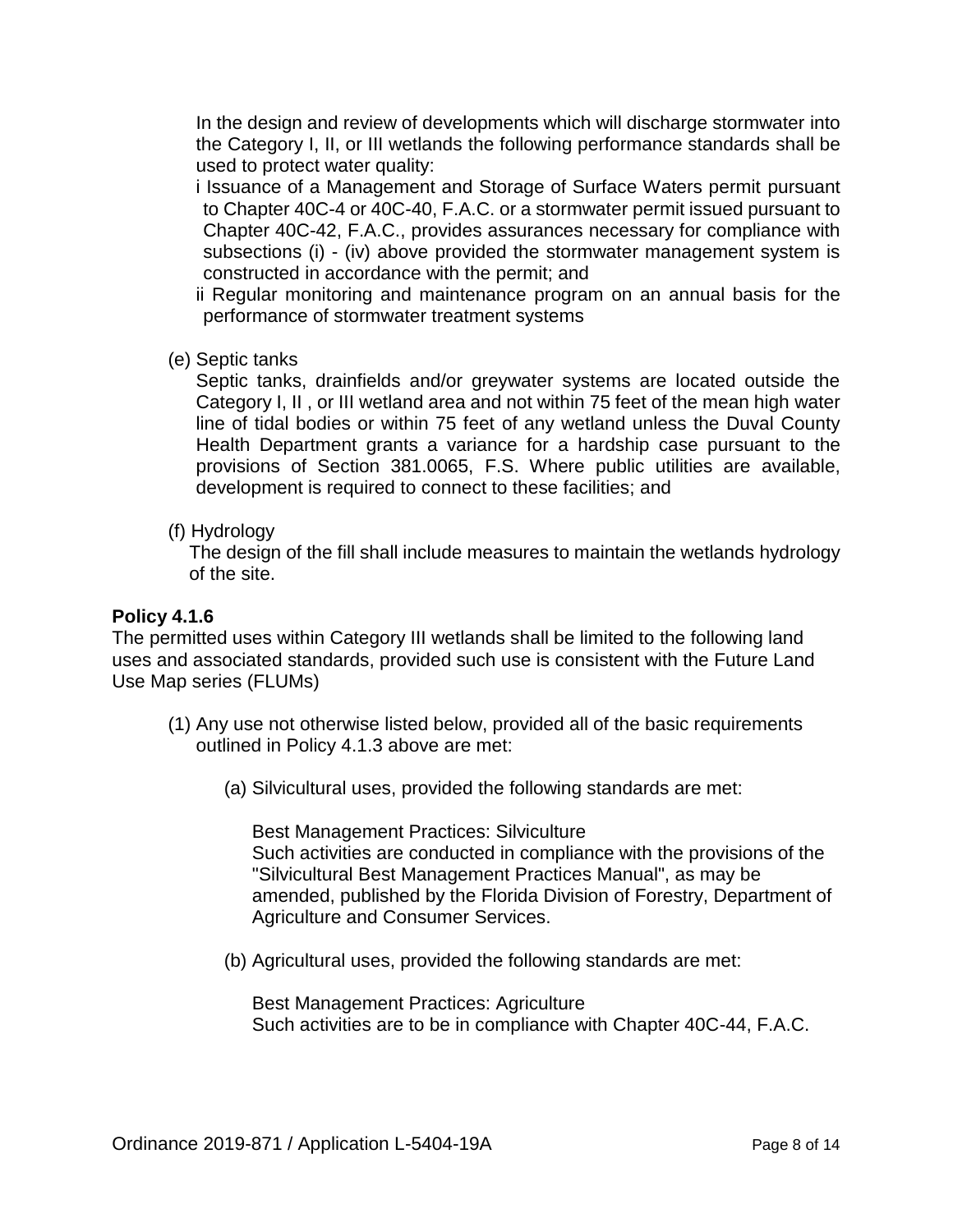(2) Any use that can be shown to be clearly in the public interest, subject to the requirements of (a), (b), (d) and (f) as noted in the performance standards outlined in Policy 4.1.3 above.

# **PROCEDURAL COMPLIANCE**

Upon site inspection by the Planning and Development Department on December 4, 2019, the required notices of public hearing signs were posted. Thirty-five (35) notices were mailed out to adjoining property owners informing them of the proposed land use change and pertinent public hearing and meeting dates.

The Citizen Information Meeting was held on December 13, 2019. Approximately four (4) residents attended to discuss the proposed amendment with the applicant. Those in attendance had questions regarding access and a proposed City-maintained roadway that may access the site by connecting Golden Wings Road to Ortega Hills Drive or Fennell Road. Concerns include the potential for truck traffic, or increased traffic on Ortega Hills Drive at Roosevelt Boulevard and potentially reducing access for parcels located adjacent to or abutting the subject site.

# **CONSISTENCY EVALUATION**

### **Consistency with 2030 Comprehensive Plan Goals, Objectives and Policies**

### Future Land Use Element (FLUE)

#### *Development Area*

*Suburban Area (SA)*: The SA is the third tier Development Area and generally corresponds with the urbanizing portions of the City in areas that have usually been developed after consolidation. Development should generally continue at low densities with medium density development at major corridor intersections and transit stations. Development at these locations should promote a compact and interconnected land development form and is therefore encouraged to employ urban development characteristics as further described in each land use plan category.

- Objective 1.1 Ensure that the type, rate, and distribution of growth in the City results in compact and compatible land use patterns, an increasingly efficient urban service delivery system and discourages proliferation of urban sprawl through implementation of regulatory programs, intergovernmental coordination mechanisms, and public/private coordination.
- Policy 1.1.10 Gradual transition of densities and intensities between land uses in conformance with the provisions of this element shall be achieved through zoning and development review process.
- Policy 1.1.22Future development orders, development permits and plan amendments shall maintain compact and compatible land use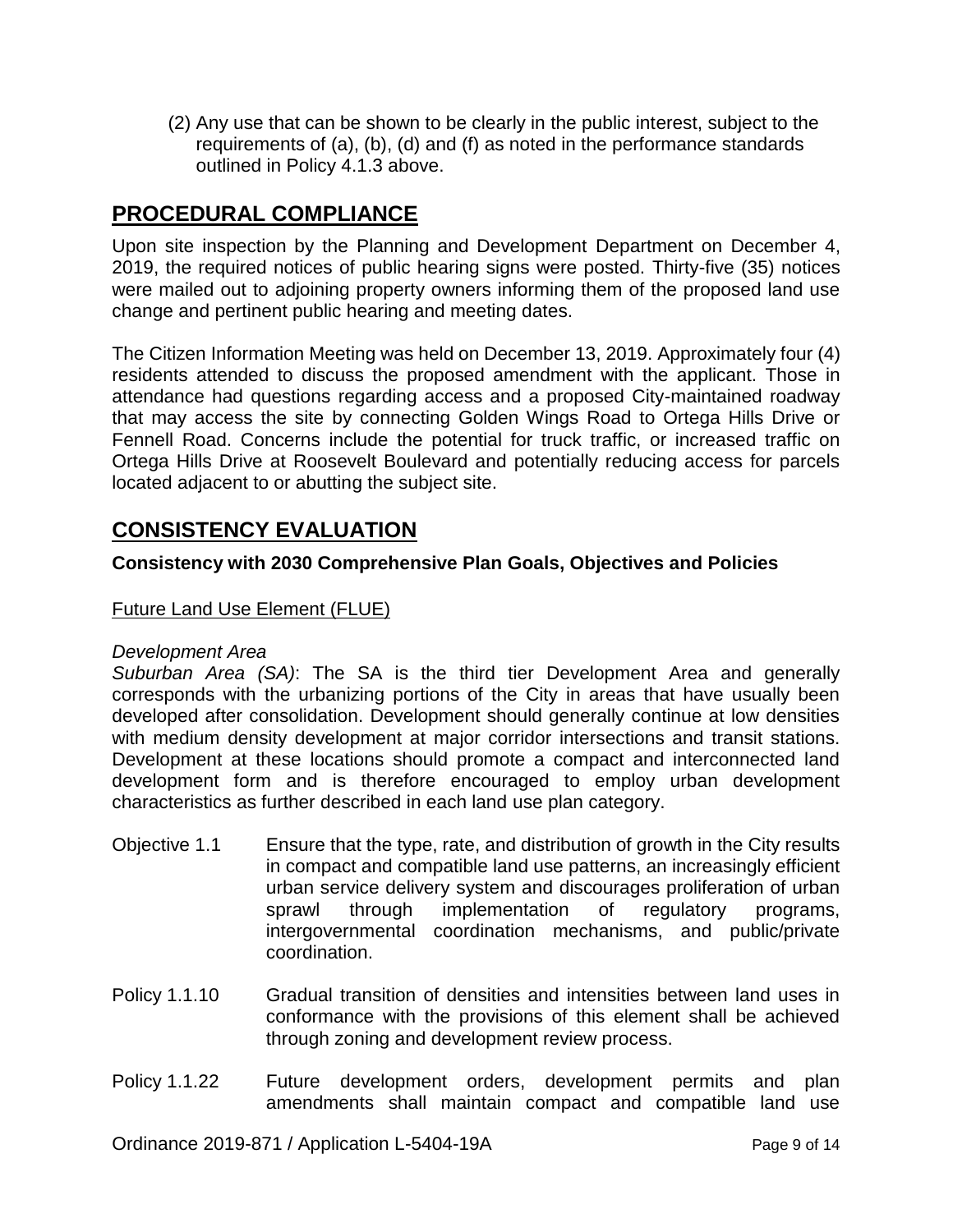patterns, maintain an increasingly efficient urban service delivery system and discourage urban sprawl as described in the Development Areas and the Plan Category Descriptions of the Operative Provisions.

- Policy 1.3.4 New development sites shall be required, wherever possible to share existing access points. The City will encourage new service drives or roads and connections to existing service drives or roads when deemed appropriate by the Traffic Engineering Division and JPDD. This policy is not to conflict with and will not exempt a developer from complying with landscape and tree protection regulations.
- Objective 2.5 Support and strengthen the role of the Jacksonville Aviation Authority (JAA) and the United States Military in the local community, and recognize the unique requirements of the City's other airports (civilian and military) by requiring that all adjacent development be compatible with aviation-related activities in accordance with the requirements of Section 163.3177, F.S.
- Policy 2.5.6 To ensure safety and education of citizens occupying properties that are located near military and civilian airports, the City requires disclosure of airport proximity to prospective owners or lessees in the Military and Civilian Influence Zones depicted on Map L-22.
- Goal 3 To achieve a well-balanced and organized combination of residential, non-residential, recreational and public uses served by a convenient and efficient transportation network, while protecting and preserving the fabric and character of the City's neighborhoods and enhancing the viability of non-residential areas.
- Policy 3.1.12 The City shall protect residential neighborhoods from cut-through nonresidential traffic by providing appropriate traffic control mechanisms (e.g., cul-de-sacs, signalization, four-way stop signs).
- Objective 3.2 Continue to promote and sustain the viability of existing and emerging commercial and industrial areas in order to achieve an integrated land use fabric which will offer a full range of employment, shopping, and leisure opportunities to support the City's residential areas.
- Policy 3.2.1 The City shall promote development of commercial and light/service industrial uses in the form of nodes, corridor development, centers or parks.
- Policy 3.2.18 The City shall permit business parks in locations adjacent to, or near, residential areas, subject to Development Areas and the Plan Category Descriptions of the Operative Provisions and applicable Land Development Regulations.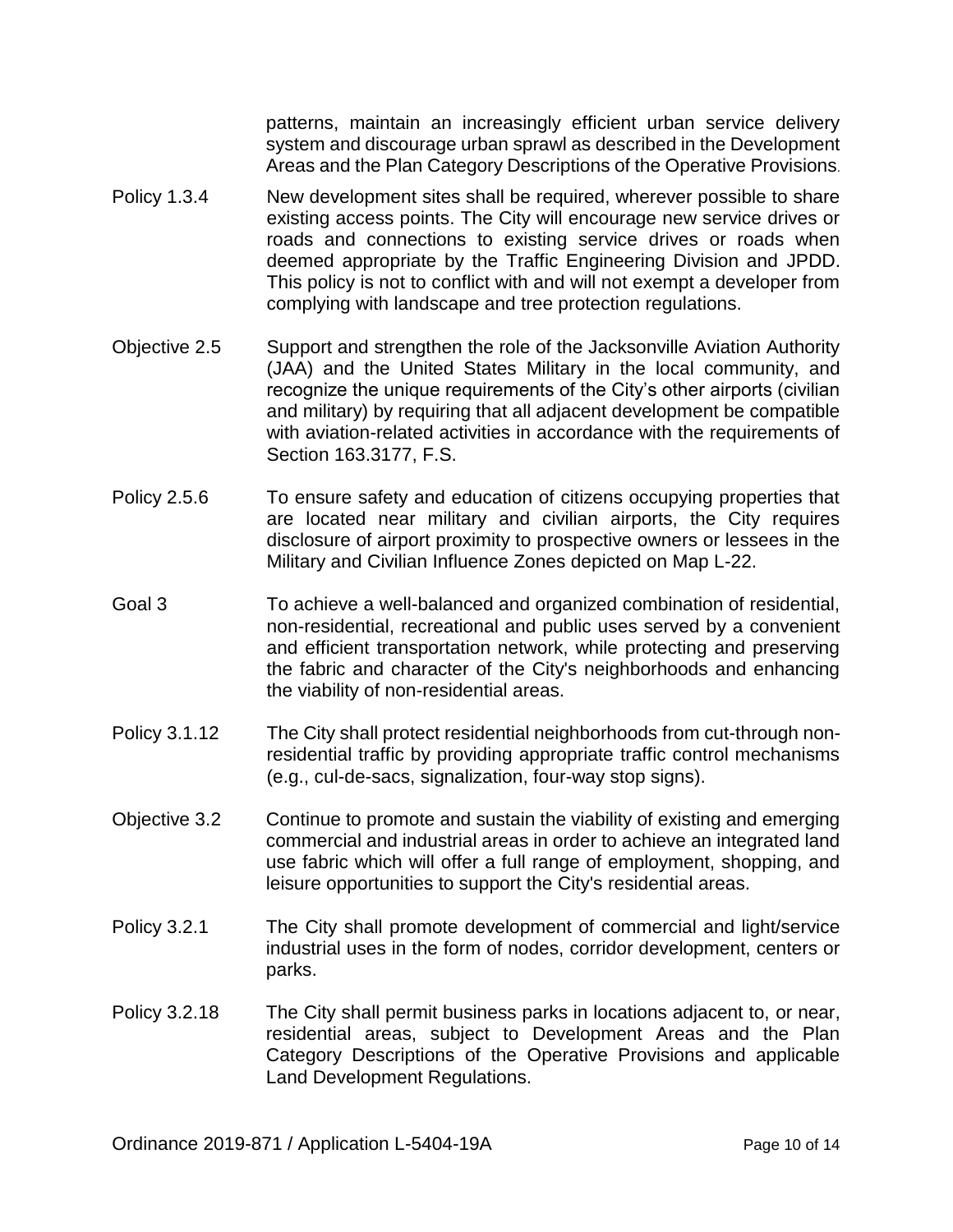### Recreation and Open Space Element (ROSE)

Policy 2.2.1 The City shall require that all new non-residential land uses, except in the Central Business District, provide a minimum of 10% of the property in open space.

According to the Category Descriptions within the Future Land Use Element (FLUE), the LDR land use category in the Suburban Area is intended to provide for low density residential development. Principal uses include single family and multi-family dwellings, and the maximum gross density is seven (7) units per acre when full urban services are available to the site.

The BP land use category in the Suburban Area is intended to provide compact low to medium intensity office development. Plan amendment requests for new BP designations are preferred in locations which are supplied with full urban services and with site access to roads classified as arterial or higher on the Highway Functional Classification Map. Principal uses in the BP designation include but are not limited to Offices; Banks; Financial Institutions; Light manufacturing; Fabrication and assembly; Commercial retail sales and service establishments; and Warehousing.

The subject site has access to full urban services and is located along the west side of Roosevelt Boulevard, which is classified as a major arterial roadway. An active railroad track lies in between the subject site and Roosevelt Boulevard, parallel to the Roosevelt Boulevard right-of-way. The subject site is located directly across Roosevelt Boulevard from NAS JAX, which is designated as Public Buildings and Facilities (PBF), and properties designated as BP abut the site to the north. Multi-family uses, designated as MDR, are adjacent to the property along the southern property line. The current LDR land use of the subject site is less compatible at this location given the intensity of the frontage along the railroad track and Roosevelt Boulevard. From the County Line north to Timuquana Road (approximately 1.75 miles north of the subject site), most of the land use designations are Light Industrial (LI), BP, Community / General Commercial (CGC), or Medium Density Residential (MDR). The proposed BP land use would provide for an appropriate land development transition from the Roosevelt Boulevard corridor to the Ortega Hills single-family neighborhood, which lies to the west of the corridor. Further, the BP designation would allow for a compatible extension of the BP uses to the north. For these reasons, the proposed land use amendment is consistent with FLUE Objective 1.1, Policies 1.1.10 and 1.1.22, Goal 3, Objective 3.2, and Policies 3.2.1 and 3.2.18.

Currently there is no direct access to the subject site. The applicant has stated that the intention is a proposed roadway that would connect Golden Wings Road (north of the subject site) south to Fennell Road or Ortega Hills Drive. In keeping with this intention, development of the site will need to be consistent with FLUE Policies 1.3.4 and 3.1.12 which state, respectively, that new development, when feasible, shall be required to share existing access points, and that residential neighborhoods shall be protected from nonresidential cut-through traffic. Further, site development will be required to comply with ROSE Policy 2.2.1 regarding the provision of open space.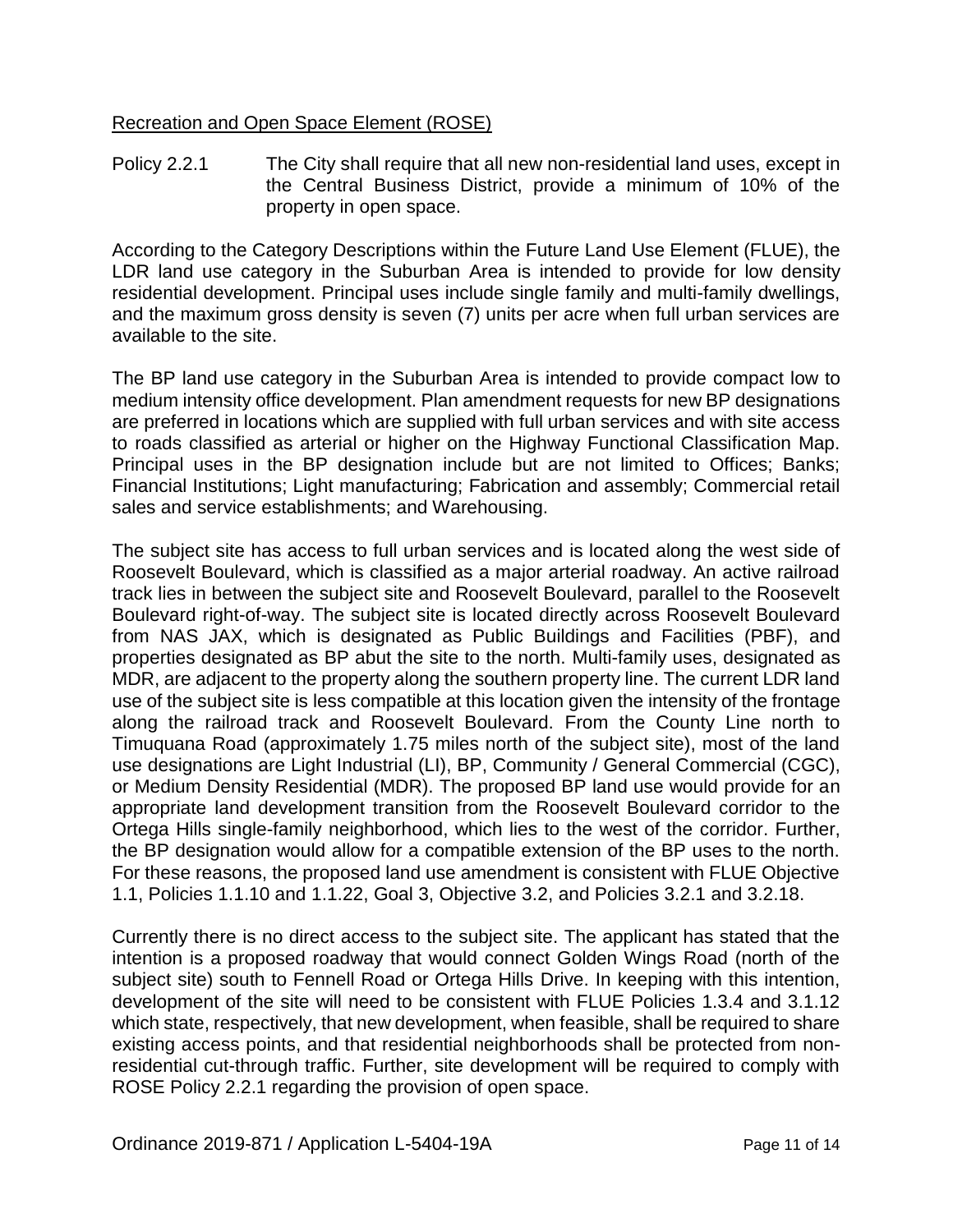Given the proximity of the subject site to NAS JAX, the proposed BP land use category is consistent with FLUE Objective 2.5 as it would result in an appropriate land use transition and provide the property with a designation that is compatible with aviationrelated activities. Further, consistent with FLUE Policy 2.5.6, no person shall sell, transfer, or lease land within a Military Influence Zone, unless the prospective owner, transferee or lessee has been given a disclosure of airport proximity in writing, at the time of contract of sale, transfer, or lease.

### **Vision Plan**

The subject property is located within the boundaries of the Southwest Jacksonville Vision Plan (September 2003). The Plan identifies the general area of the subject site as being located within the "Suburban Area" of the Plan but offers no specific recommendations for the subject site. Theme 6 is the most applicable guiding theme of the Plan for the subject property, as it states, "Maintain the viability of airfield operations at Cecil Commerce Center, Herlong Field, and NAS Jacksonville." Under this theme, the Plan recognizes residential encroachment as a challenge for active airfields and encourages development that is compatible with safe airfield operations. Based on adopted airport compatibility policies, LDR is not incompatible at the subject location; however, given the proximity of the subject site to NAS JAX, the proposed BP land use category is compatible with the Southwest Jacksonville Vision Plan as it would reduce the potential for residential development near the air base.

### **Strategic Regional Policy Plan**

The proposed amendment is consistent with the following Objective and Policy of the Strategic Regional Policy Plan, Communities and Affordable Housing Subject Area:

- Objective: Improve Quality of Life and Provide Quality Places in Northeast Florida
- Policy 3: Local governments are encouraged to offer incentives or make development easier in areas appropriate for infill and redevelopment.

The proposed land use amendment is consistent with Policy 3 of the Communities and Affordable Housing Subject Area as it encourages infill development on an underutilized site across from NAS JAX and abutting a railroad line.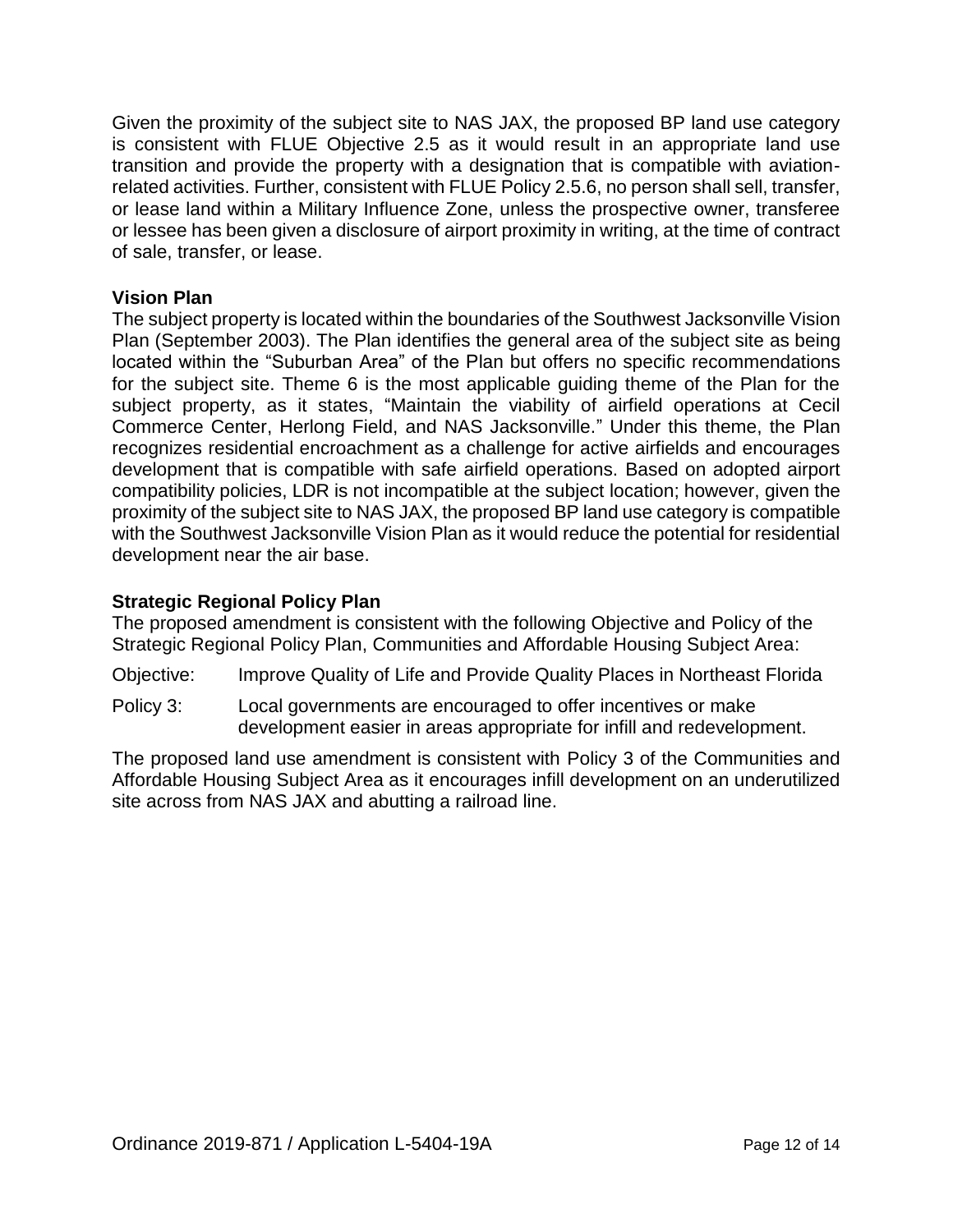# **LAND USE AMENDMENT SITE LOCATION AND CURRENT LAND USE MAP**